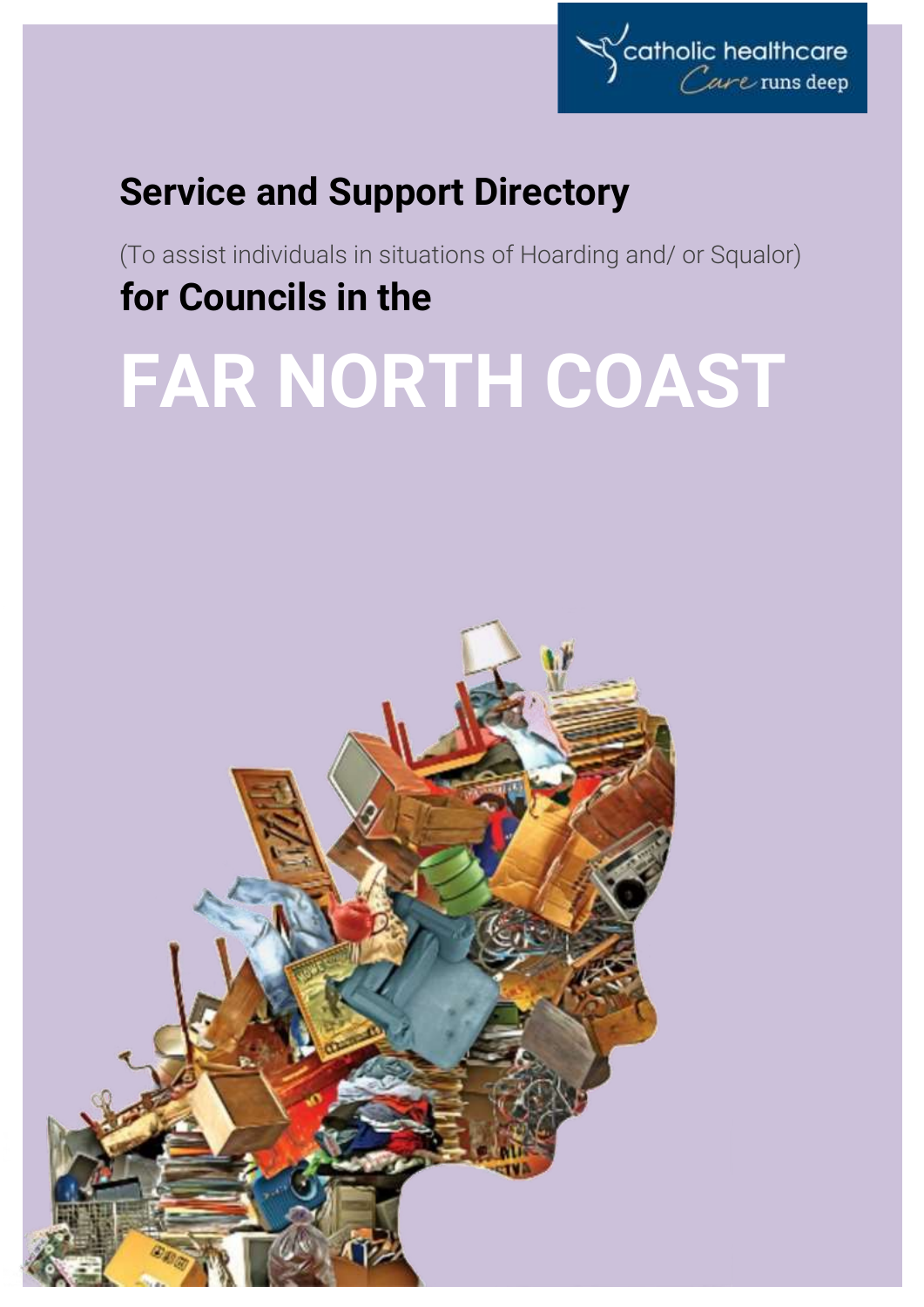

# Councils within the Far North Coast Region

- [Tweed Shire Council](http://www.tweed.nsw.gov.au/)
- [Lismore City Council](http://www.lismore.nsw.gov.au/)
- [Clarence Valley Council](http://www.clarence.nsw.gov.au/)
- [Byron Shire Council](http://www.byron.nsw.gov.au/)
- [Kyogle Council](http://www.kyogle.nsw.gov.au/)
- [Ballina Shire Council](http://www.ballina.nsw.gov.au/)

To assist individuals holistically, comprehensively and provide an opportunity to succeed, a variety of supports are required.



*Service and Support Directory – FAR NORTH COAST* 2021 Catholic Healthcare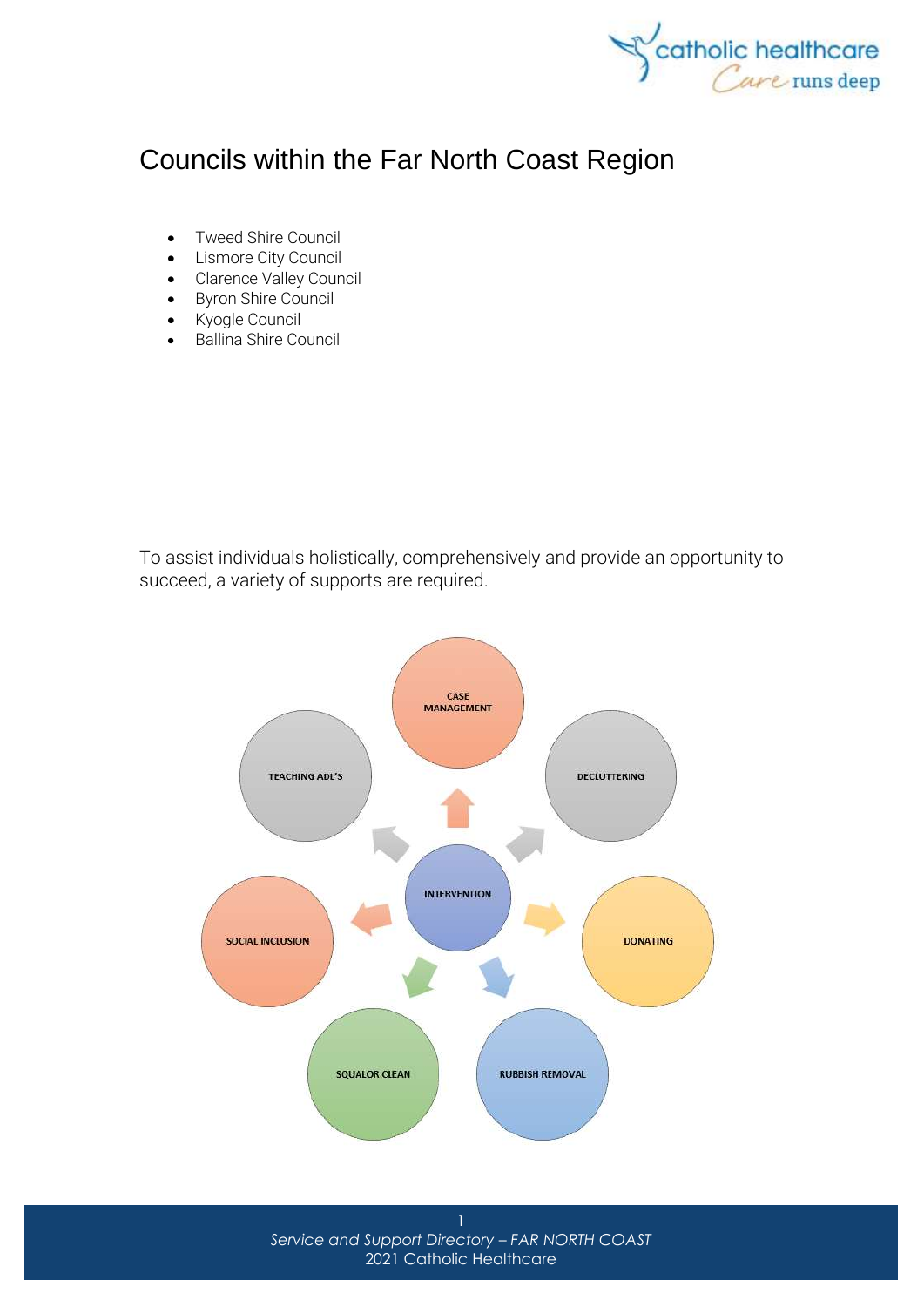

## Contents:

| 1. Case Management            | page 3  |
|-------------------------------|---------|
| 2. Decluttering               | page 4  |
| 3. Donation Services          | page 5  |
| 4. Rubbish Removal            | page 7  |
| 5. Squalor Clean              | page 7  |
| 6. Social Inclusion           | page 8  |
| 7. Activities of Daily Living | page 9  |
| 8. Mental Health              | page 14 |

### **Acronyms**

| <b>CHSP</b> | Commonwealth Home Support Program    |  |
|-------------|--------------------------------------|--|
| <b>NDIS</b> | National Disability Insurance Scheme |  |
| <b>HCP</b>  | Home Care Packages                   |  |
| <b>MAC</b>  | My Aged Care                         |  |
| <b>ACAT</b> | Aged Care Assessment Team            |  |
| <b>RAS</b>  | Regional Assessment Service          |  |
| <b>ACH</b>  | Assistance with Care and Housing     |  |
| DA          | Domestic Assistance                  |  |
| SS          | Social Support                       |  |
| <b>ADL</b>  | Activities of Daily Living           |  |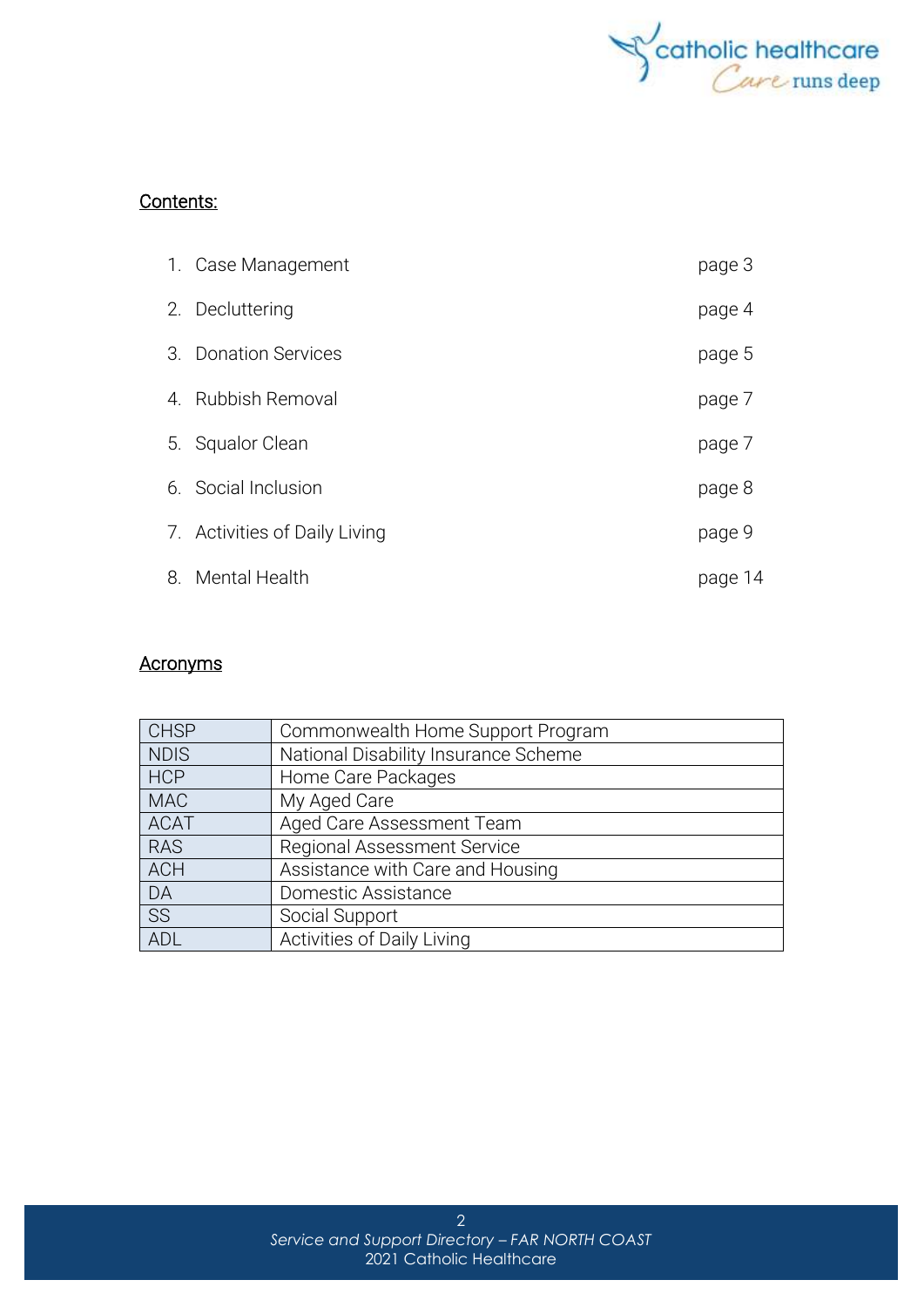

# CASE MANAGEMENT

• Case management is a collaborative process of assessment, planning, implementation, coordination, facilitation and advocacy for options and services required to meet an individual's holistic (health and human service) needs

| Provider                                                                                     | <b>Support/ Assistance</b>                                                            | <b>Contact Details</b> |
|----------------------------------------------------------------------------------------------|---------------------------------------------------------------------------------------|------------------------|
| <b>Clarence Valley</b><br>Council, Grafton                                                   | Case management<br>$\bullet$<br>NDIS supported service<br>$\bullet$                   | 6643 0200              |
| Whiddon,<br><b>Community Care</b><br>Grafton<br>Kygole<br>$\bullet$<br>Lismore<br>Casino     | Case management<br>$\bullet$<br>NDIS supported service<br>HCP provider<br>CHSP funded | 1300 738 388)          |
| <b>CRANES</b><br>Community<br><b>Support Programs</b><br>Grafton                             | Case management<br>$\bullet$<br>CHSP funded<br>HCP provider<br>$\bullet$              | 66427257               |
| St Andrew's Care,<br><b>Ballina</b>                                                          | Case management<br>$\bullet$<br>HCP provider<br>$\bullet$<br>CHSP funded              | 6620 5800              |
| Choice, Passion &<br>Life (CPL)<br><b>Ballina</b>                                            | Case management<br>٠<br>HCP provider                                                  | 1800 941 069           |
| <b>Ballina Community</b><br>Care                                                             | Case Management<br>$\bullet$<br>HCP provider<br>$\bullet$                             | 1300 738 388           |
| Crowley<br>Community Care,<br><b>Ballina</b>                                                 | Case Management<br>$\bullet$<br>HCP provider<br>$\bullet$                             | 1300 139 099           |
| <b>Australian Unity</b><br>Home & Disability<br><b>Services</b><br>Northern Rivers<br>Region | Case management<br>HCP provider                                                       | 1300 294 528           |
| HammondCare,<br>HammondAtHome<br>Kyogle<br>Surrounds                                         | Case Management<br>HCP provider<br>Private Home Care services                         | 1800 826 166           |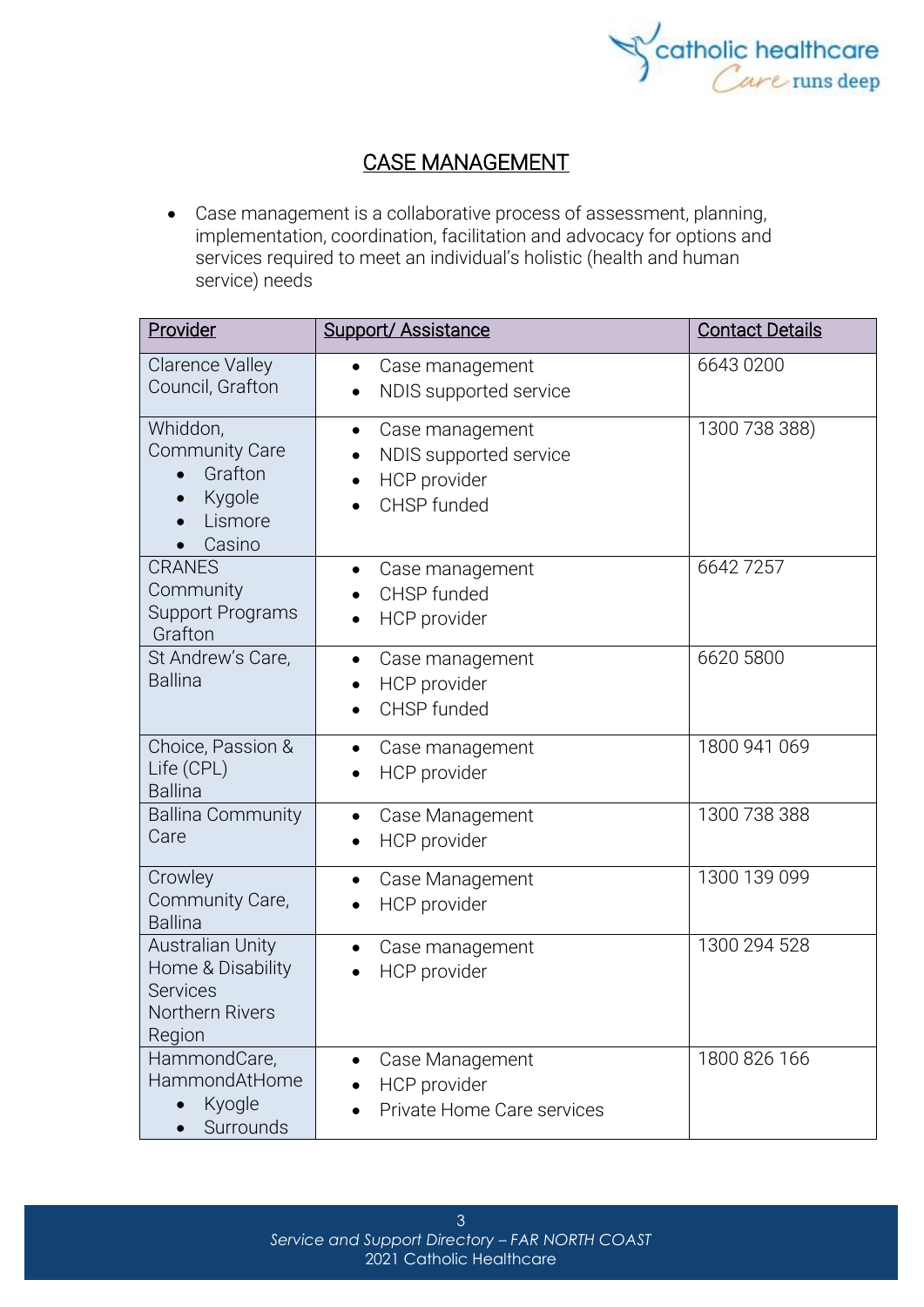

| Care Connect, Far<br>North Coast<br>Region                                                     | Case management<br>HCP provider                             | 3867 2200    |
|------------------------------------------------------------------------------------------------|-------------------------------------------------------------|--------------|
| <b>United Protestant</b><br>Association of<br>NSW (UPA), Home<br>care Services,<br>North Coast | Case management<br>٠<br>HCP provider<br>CHSP funded         | 6628 5559    |
| Uniting, Home &<br>Community Care,<br>Yamba, Grafton &<br>Clarence areas                       | Case management<br>$\bullet$<br>HCP provider<br>CHSP funded | 1800 864 846 |
| Home Care<br>Assistance North<br>Coast                                                         | Case management<br><b>HCP</b> provider                      | 6646 3527    |
| Wesley Mission,<br>Clarence Valley &<br>surrounding areas                                      | Case management<br>HCP provider<br>$\bullet$<br>CHSP funded | 1800 021 821 |

# DECLUTTERING:

- To remove clutter from a room, an area, etc
- Working through the process of letting go of items, to be able to use spaces of the home (and around the property) for its intended purpose

| Provider                                                                 | Support/Assistance                                                              | Contact details |
|--------------------------------------------------------------------------|---------------------------------------------------------------------------------|-----------------|
| <b>Wesley Mission, Clarence</b><br>Valley & surrounding<br>areas         | Domestic assistance<br>Lawn & garden maintenance<br>HCP provider<br>CHSP funded | 1800 021 821    |
| PAC (Presbyterian Aged<br>Care) New England Home<br><b>Care Services</b> | Domestic Assistance<br>CHSP funded                                              | 1800 722 679    |
| <b>Tenterfield Total Care</b>                                            | Domestic Assistance<br>HCP provider<br>NDIS provider                            | 6736 4947       |
| Declutterbug<br>New England<br>region                                    |                                                                                 | 0488 454 344    |
| Regain Organiser                                                         |                                                                                 | 0447 894 200    |

4 *Service and Support Directory – FAR NORTH COAST* 2021 Catholic Healthcare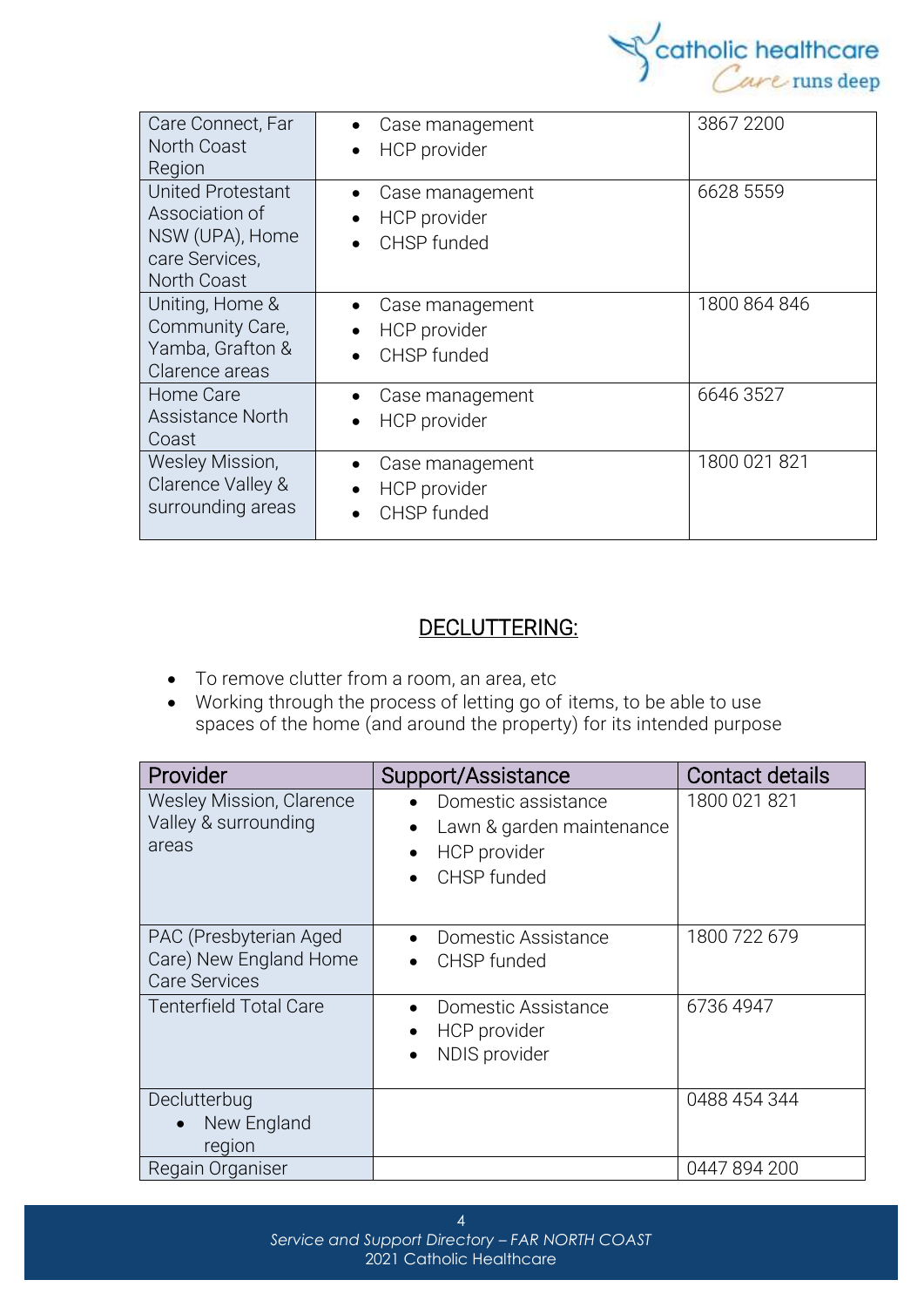

| Tamworth                                            |                                                                                                                                                                                                                   |              |
|-----------------------------------------------------|-------------------------------------------------------------------------------------------------------------------------------------------------------------------------------------------------------------------|--------------|
| The Co-operative Life,<br>New England               | Domestic Assistance<br>NDIS supported                                                                                                                                                                             | 1300 494 117 |
| New England Care                                    | Domestic assistance &<br>$\bullet$<br>Home help<br>HCP provider<br>Provider of Department of<br>$\bullet$<br>Veterans Affairs Community<br><b>Nursing Services</b><br>Commonwealth Carelink &<br>Respite Provider | 0429 322 701 |
| GoCo Gunnedah<br>Narrabri and<br>surrounds          | Domestic assistance<br>CHSP funded                                                                                                                                                                                | 02 6740 2240 |
| Home Nursing Group<br>Taree<br>Armidale<br>Tamworth | Domestic assistance<br>$\bullet$<br>HCP provider<br>CHSP funded                                                                                                                                                   | 1300 698 693 |
| KinCare                                             | Domestic Assistance<br>CHSP funded<br>HCP provider<br>Private funding service<br>options                                                                                                                          | 1300 971 821 |
| The Co-operative Life,<br>New England               | Domestic Assistance<br>$\bullet$<br><b>NDIS Support Coordination</b><br><b>Personal Care Services</b>                                                                                                             | 1300 494 117 |

# DONATION SERVICES

| Provider                                   | Support/Assistance                                                                                                         | Contact details |
|--------------------------------------------|----------------------------------------------------------------------------------------------------------------------------|-----------------|
| Riverside Care, Grafton<br>and surrounding | Food parcels<br>Vouchers<br>$\bullet$<br>Clothing<br>$\bullet$<br>Furniture<br>Pharmaceutical bill assistance<br>$\bullet$ | 6643 3361       |
| Yamba Presbyterian<br>Church               | Food donations<br>Clothing                                                                                                 | 6646 9960       |

5 *Service and Support Directory – FAR NORTH COAST* 2021 Catholic Healthcare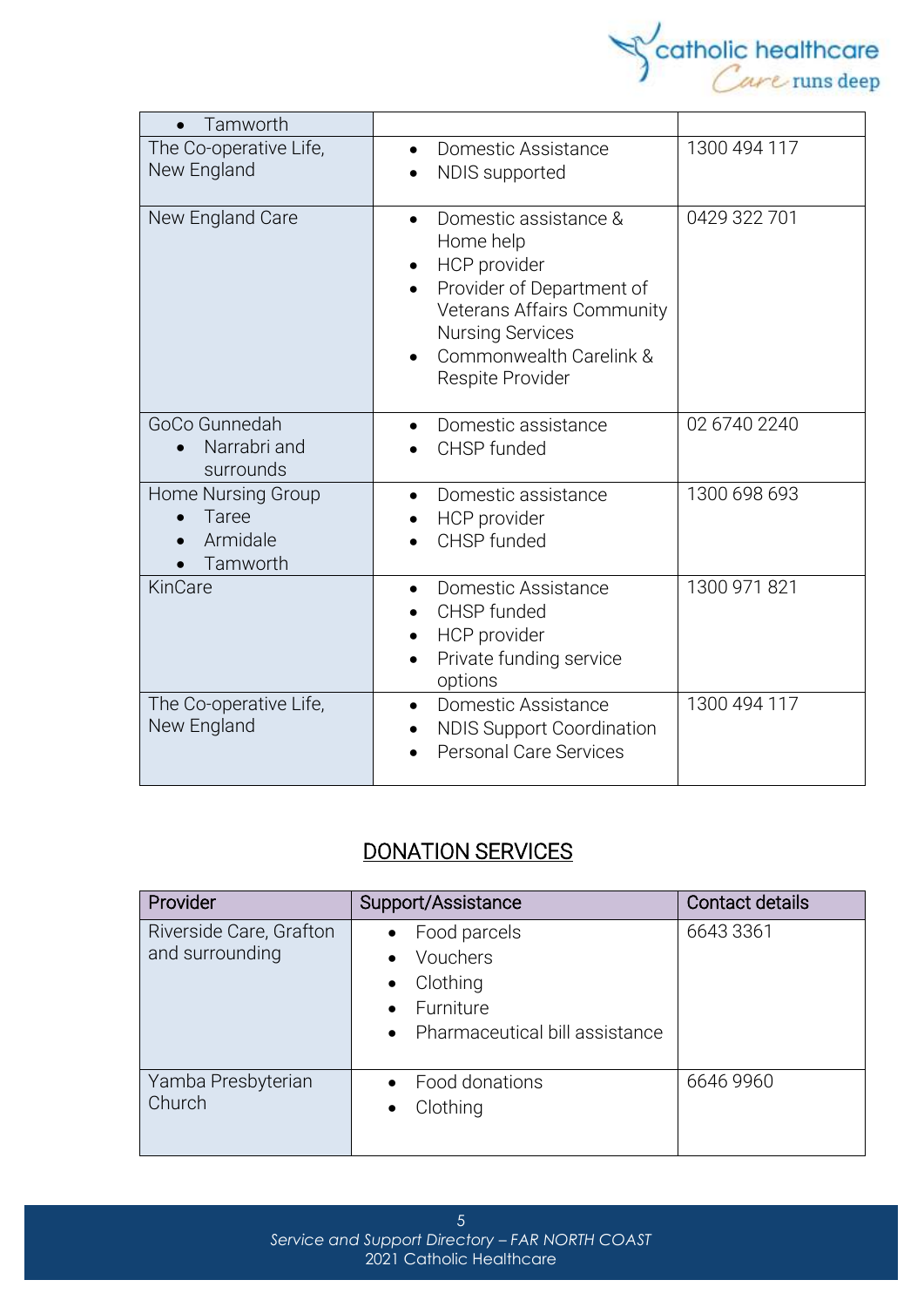

| St Vincent De Paul, Far<br>North Coast region                 | Food parcels<br>$\bullet$<br>Food vouchers<br>Clothing<br>Household goods<br>$\bullet$<br>Financial assistance for bills                                 | 6645 2752    |
|---------------------------------------------------------------|----------------------------------------------------------------------------------------------------------------------------------------------------------|--------------|
| Pottsville Beach<br>Neighbourhood Centre                      | Clothing<br>$\bullet$<br>Furniture                                                                                                                       | 6676 4555    |
| LifeHouse Care, Crisis<br>Care                                | Vouchers<br>Clothing<br>Household goods                                                                                                                  | 6652 3116    |
| Lismore Seventh Day<br><b>Adventist Church</b>                | Food<br>$\bullet$<br>Clothing                                                                                                                            | 6624 1248    |
| Salving Army<br>Community Services,<br>Far North Coast Region | Clothing<br>$\bullet$<br><b>Blankets</b><br>Food vouchers<br>Food parcels<br>Petrol vouchers<br>Furniture<br>Financial assistance for<br>household bills | 1300 371 288 |
| LIFECare 24, Ballina<br>and surrounding area's                | Clothing<br>$\bullet$<br>Food vouchers<br>Fuel vouchers<br>Pharmaceutical prescriptions<br>Must hold Health Care Card or<br>Pensioner Concession Card    | 6681 6122    |
| Liberation Larder, Byron<br>bay & Surrounding<br>areas        | Food parcels<br>Emergency meals                                                                                                                          | 0435 879 778 |
| Agape Outreach<br>$\bullet$                                   | Clothing<br><b>Blankets</b><br><b>Toiletries</b>                                                                                                         | 0414 693 670 |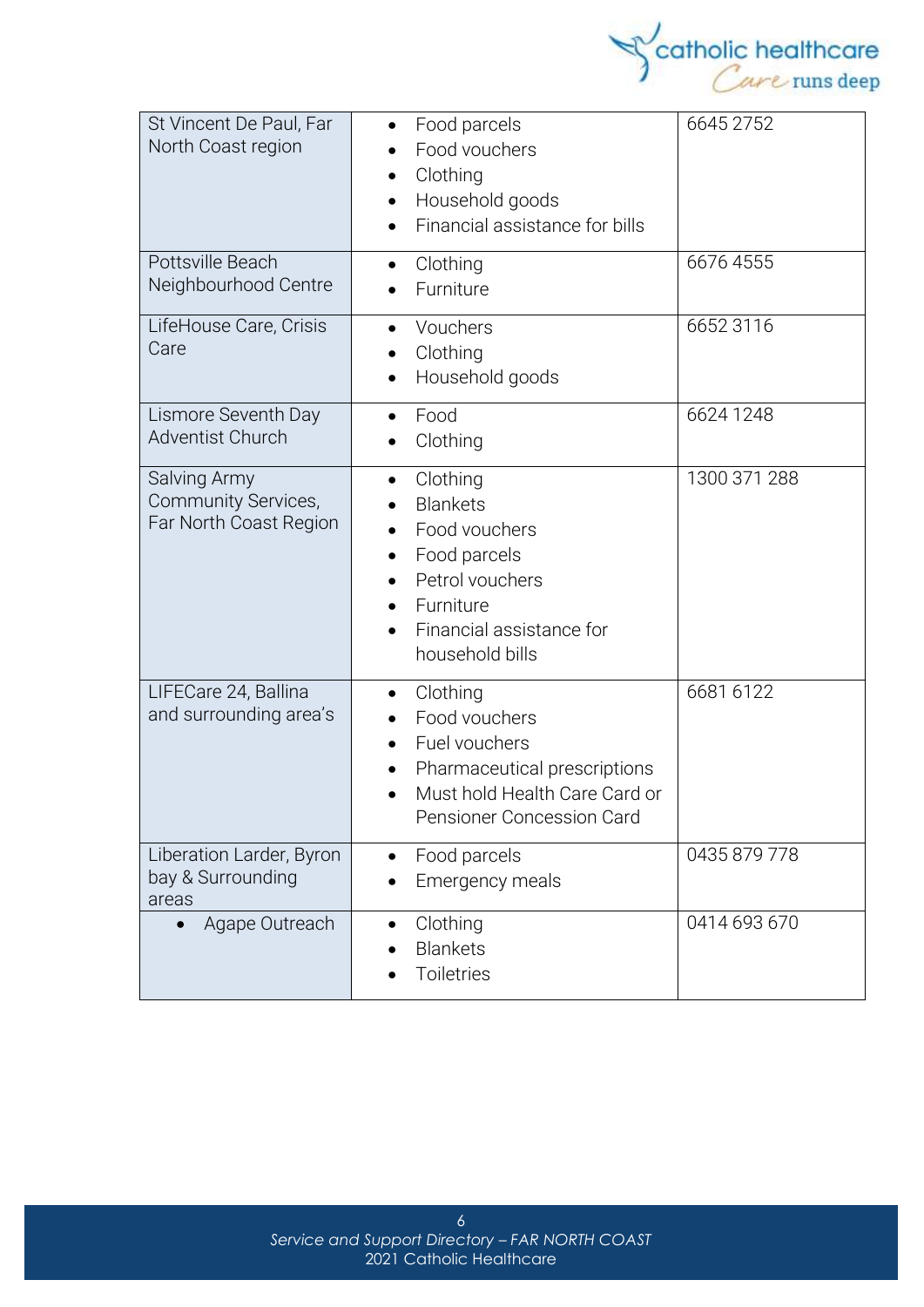

# RUBBISH REMOVAL:

| Provider                                                                              | <b>Contact Details</b> |
|---------------------------------------------------------------------------------------|------------------------|
| All Aces Cleaning and Restoration, Far North Coast - Hoarding<br>and squalor specific | 1800 001 010           |
| Jim's Rubbish removal                                                                 | 1300 993 534           |
| Grafton Waste Transfer and Recycling Facility                                         | 6643 4069              |
| <b>Grafton Skip Hire</b>                                                              | 0418 660 408           |
| JR Richards & Sons                                                                    | 6441 0700              |
| David Stone Rubbish Removal, Lennox head and surrounding                              | 0401 338 551           |
| Cleanaway Lismore                                                                     | 13 13 39               |
| Rubbish Removal Byron Bay                                                             | 0411 113 300           |
| Scottys skips                                                                         | 0412 198 287           |

# SQUALOR CLEAN:

| Provider                                                      | <b>Contact Details</b> |
|---------------------------------------------------------------|------------------------|
| National Trauma & Crime Scene Cleaning                        | 0488 007 675           |
| A Hoarder's Nightmare, Far North Coast                        | 0401 906 337           |
| The Domestic Genie, Far North Coast                           | 0429 300 478           |
| All Aces Cleaning and Restoration, Far North Coast - Hoarding | 1800 001 010           |
| and squalor specific services                                 |                        |
| Biohazard Trauma & Crime Scene Cleaning, Far North Coast      | 1300 246 429           |
| region                                                        |                        |
| Australian Forensic Cleaning, Far North Coast region          | 1300 246 429           |
| The Bio Cleaning Co, Far North Coast Region - Hoarding and    | 0414 480 558           |
| squalor specific services                                     |                        |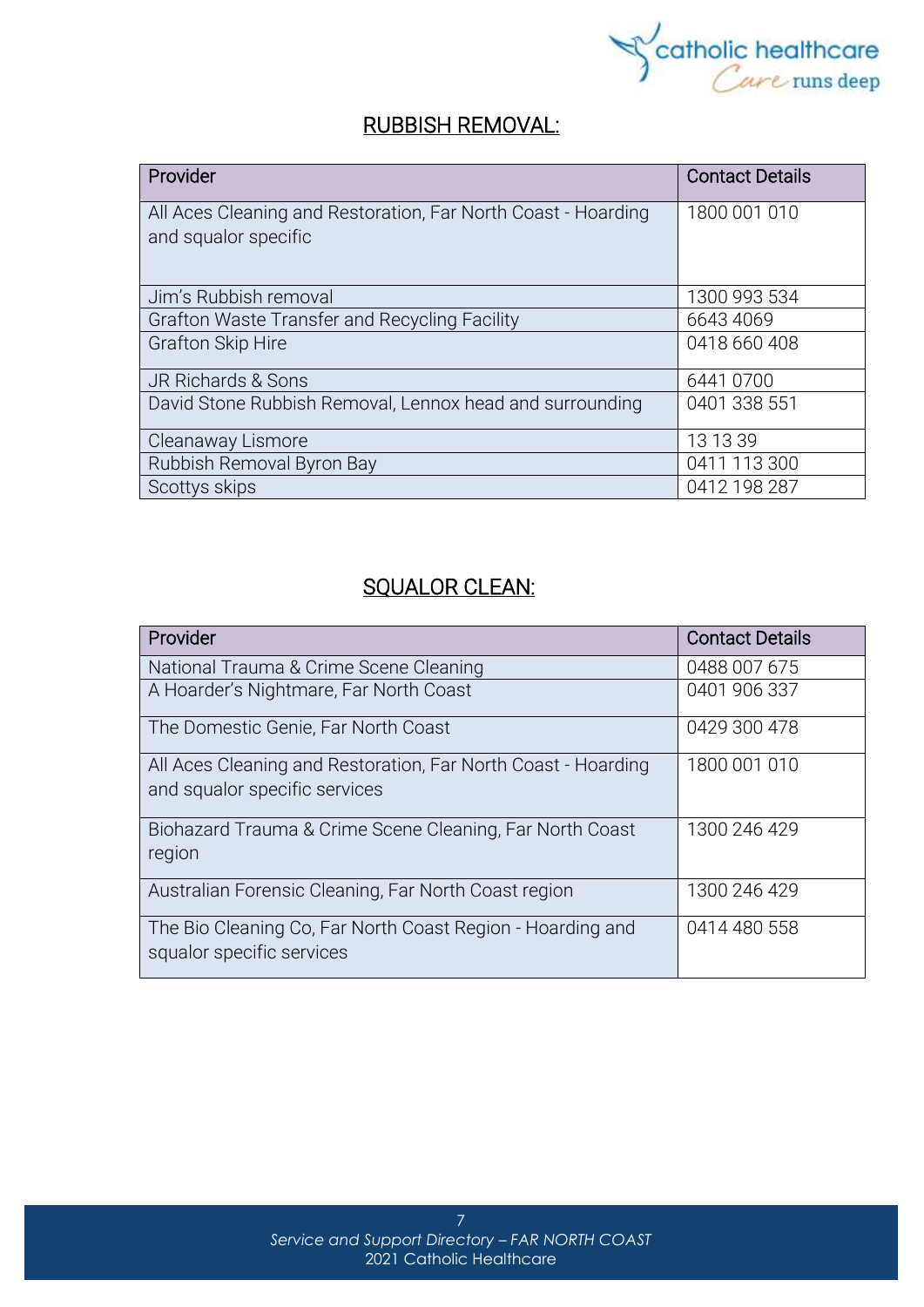

# SOCIAL INCLUSION:

• Social [inclusion](https://www.collinsdictionary.com/dictionary/english/inclusion) is the act of making all groups of people within a society [feel](https://www.collinsdictionary.com/dictionary/english/feel) valued and [important](https://www.collinsdictionary.com/dictionary/english/important).

| Provider                                                                  | Support/Assistance                                                                                                   | <b>Contact Details</b> |
|---------------------------------------------------------------------------|----------------------------------------------------------------------------------------------------------------------|------------------------|
| Australian Unity Home &<br>Disability Services,<br>Northern Rivers Region | Social support<br>$\bullet$<br>Home visits<br>One-on-one outings<br>HCP provider                                     | 1300 294 528           |
| <b>CRANES Community</b><br>Support Programs,<br>Grafton                   | Aboriginal Elders community<br>$\bullet$<br>groups<br>CHSP funded<br>HCP provider                                    | 66427257               |
| Choice, Passion & Life<br>(CPL), Ballina                                  | Creative Arts Program<br>$\bullet$<br>Getting out into the<br>community' program<br>HCP provider                     | 1800 941 069           |
| Uniting, Home &<br>Community Care, Yamba,<br>Grafton & Clarence areas     | Centre-based activity<br>$\bullet$<br>programs<br>Recreation and exercise<br>programs<br>HCP provider<br>CHSP funded | 1800 864 846           |
| Wesley Mission, Clarence<br>Valley & surrounding<br>areas                 | Social Support program<br>$\bullet$<br>HCP provider<br>CHSP funded                                                   | 1800 021 821           |
| The New School of Arts<br>Neighbourhood House,<br>Grafton                 | Free community lunch                                                                                                 | 6640 3800              |
| Whiddon, Far North<br>Coast region                                        | <b>Creative Clubs</b><br>$\bullet$<br>Social groups<br>CHSP funded<br>HCP provider<br>NDIS supported provider        | 1300 738 388           |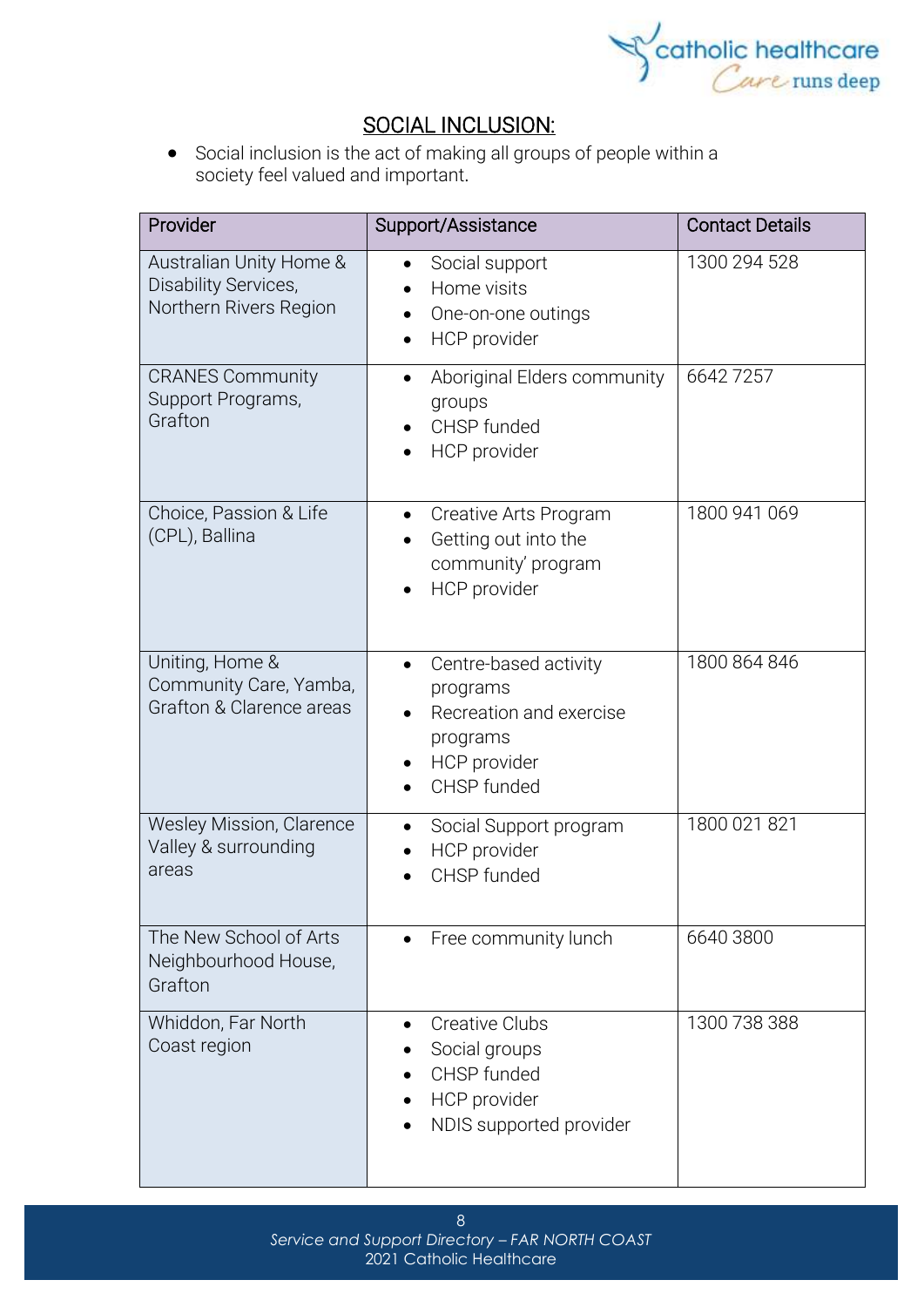

| Feros Care, Far North<br>Coast Region            | Group Exercise program<br>$\bullet$<br>In person and virtual<br>$\bullet$<br>Funded by Department of<br>$\bullet$<br>Health | 1300 763 583 |
|--------------------------------------------------|-----------------------------------------------------------------------------------------------------------------------------|--------------|
| Cuppa Connections,<br><b>Ballina</b>             |                                                                                                                             | 0409 840 677 |
| <b>Aged Connectors Support</b><br>group, Lismore | CHSP funded<br>$\bullet$                                                                                                    | 6622 0309    |

# *Activities of Daily Living (ADL's)*

• Activities of daily living (ADLs), as the name implies, are activities necessary for maintaining an independent lifestyle with a high quality of life.

# What are the activities of daily living*?*

| Functional mobility:  | To move about freely and safely.                             |  |
|-----------------------|--------------------------------------------------------------|--|
|                       |                                                              |  |
| Feeding               | To feed oneself                                              |  |
| Personal hygiene:     | To manage aspects of personal hygiene, such as bathing,      |  |
|                       | grooming, dressing, and brushing teeth.                      |  |
|                       |                                                              |  |
| Home maintenance:     | To manage tasks around the home such as taking out the       |  |
|                       | rubbish, cleaning the kitchen, cleaning the bathroom,        |  |
|                       | vacuuming/mopping, making sure food in the fridge and        |  |
|                       | pantry is current, watering plants.                          |  |
|                       |                                                              |  |
| Managing medications: | assistance may be required in getting prescriptions, keeping |  |
|                       | medications up to date and taking medications on time and    |  |
|                       | in the right dosages.                                        |  |
|                       |                                                              |  |
| Managing finances:    | managing assistance with bank balances, cheque books and     |  |
|                       | paying bills on time                                         |  |
|                       |                                                              |  |
| Communicating with    | managing the household's phone and mail, making the home     |  |
| others:               | hospitable and welcome for visitors.                         |  |
|                       |                                                              |  |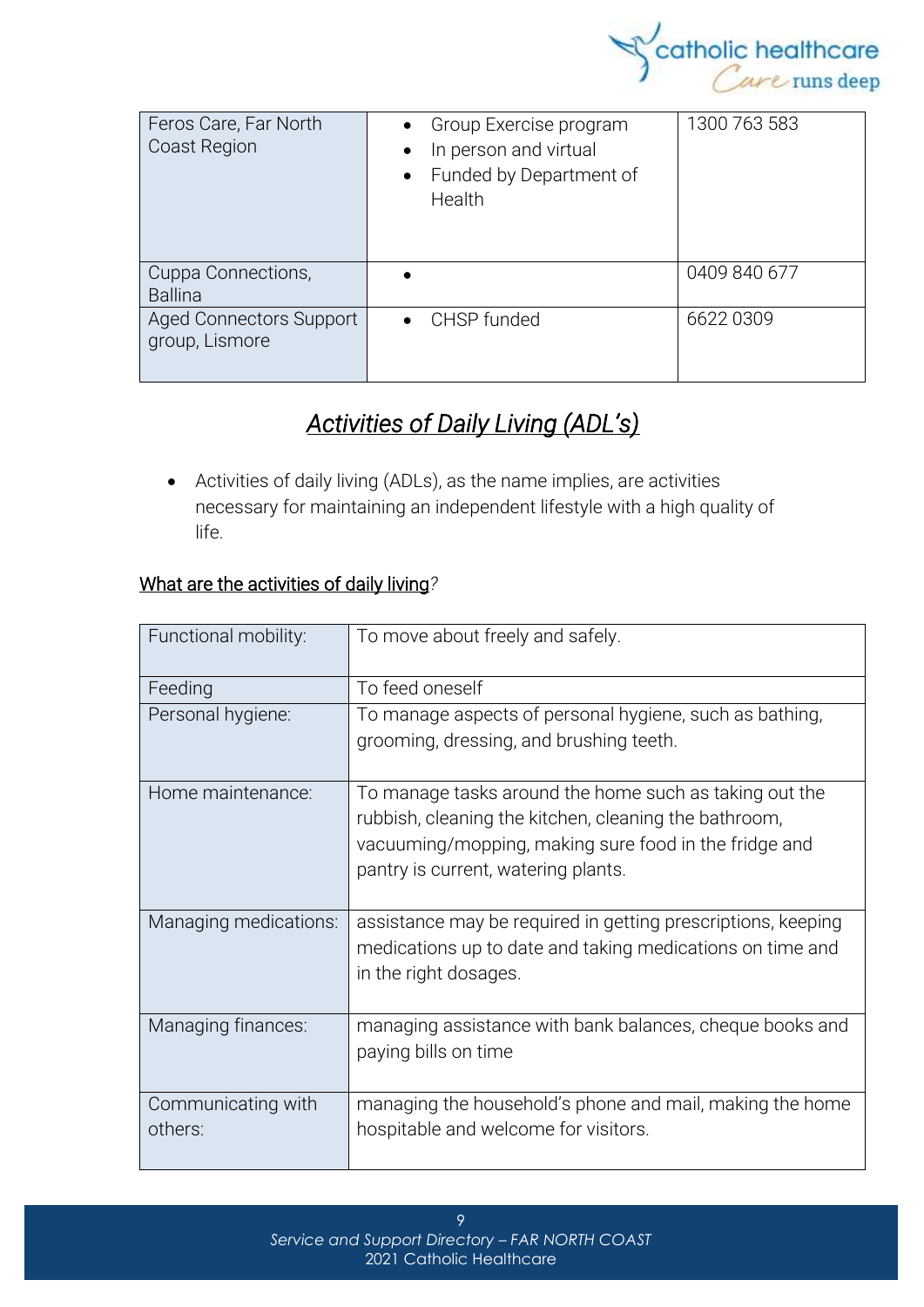

| Companionship and    | this is important as it reflects on the help that may be needed |  |
|----------------------|-----------------------------------------------------------------|--|
| mental support:      | to keep a person in a positive frame of mind.                   |  |
|                      |                                                                 |  |
| Safety procedure and | in the event of an emergency, a well-planned emergency          |  |
| emergency responses: | procedure should be designed; as well as emergency              |  |
|                      | contacts known in case of any events.                           |  |
|                      |                                                                 |  |

### *How can the teaching of ADL's be done through regular support services?*

| Functional mobility: | Identifying if the individual can navigate their hallways free of                                                                                                                                                                                                                     |  |
|----------------------|---------------------------------------------------------------------------------------------------------------------------------------------------------------------------------------------------------------------------------------------------------------------------------------|--|
|                      | clutter and get assistive devices such as walkers through                                                                                                                                                                                                                             |  |
|                      | doorways; a few changes might be necessary such as                                                                                                                                                                                                                                    |  |
|                      | doorway modifications and ramps; removing floor runners                                                                                                                                                                                                                               |  |
|                      | and rugs helps eliminate potential tripping hazards.                                                                                                                                                                                                                                  |  |
|                      | Assisting a client to develop and implement a personal<br>organizing plan, including categories for discarded items.<br>Include a list of tasks and a plan for where to keep objects<br>and papers. Preparation includes assembling materials<br>needed for filing and storing items. |  |
|                      | Take a photo of the area before starting the declutter. Ask<br>yourself questions about each item, such as 'Have I used<br>this in the last year? Is this something to give away or trash?'<br>Refer to your photo and celebrate your victories.                                      |  |
|                      | Break big tasks into smaller tasks (bathroom-> 1 drawer)                                                                                                                                                                                                                              |  |
|                      | Set a calendar to follow and start with small time increments<br>(10-15 minutes); limit any distractions (phone, TV, radio);<br>take a break when your timer goes off and then repeat while<br>increasing the amount of time                                                          |  |
|                      | Know your options by locating a recycling centre, donation<br>locations, donation centres that will pick items up, rubbish<br>removal days                                                                                                                                            |  |
|                      |                                                                                                                                                                                                                                                                                       |  |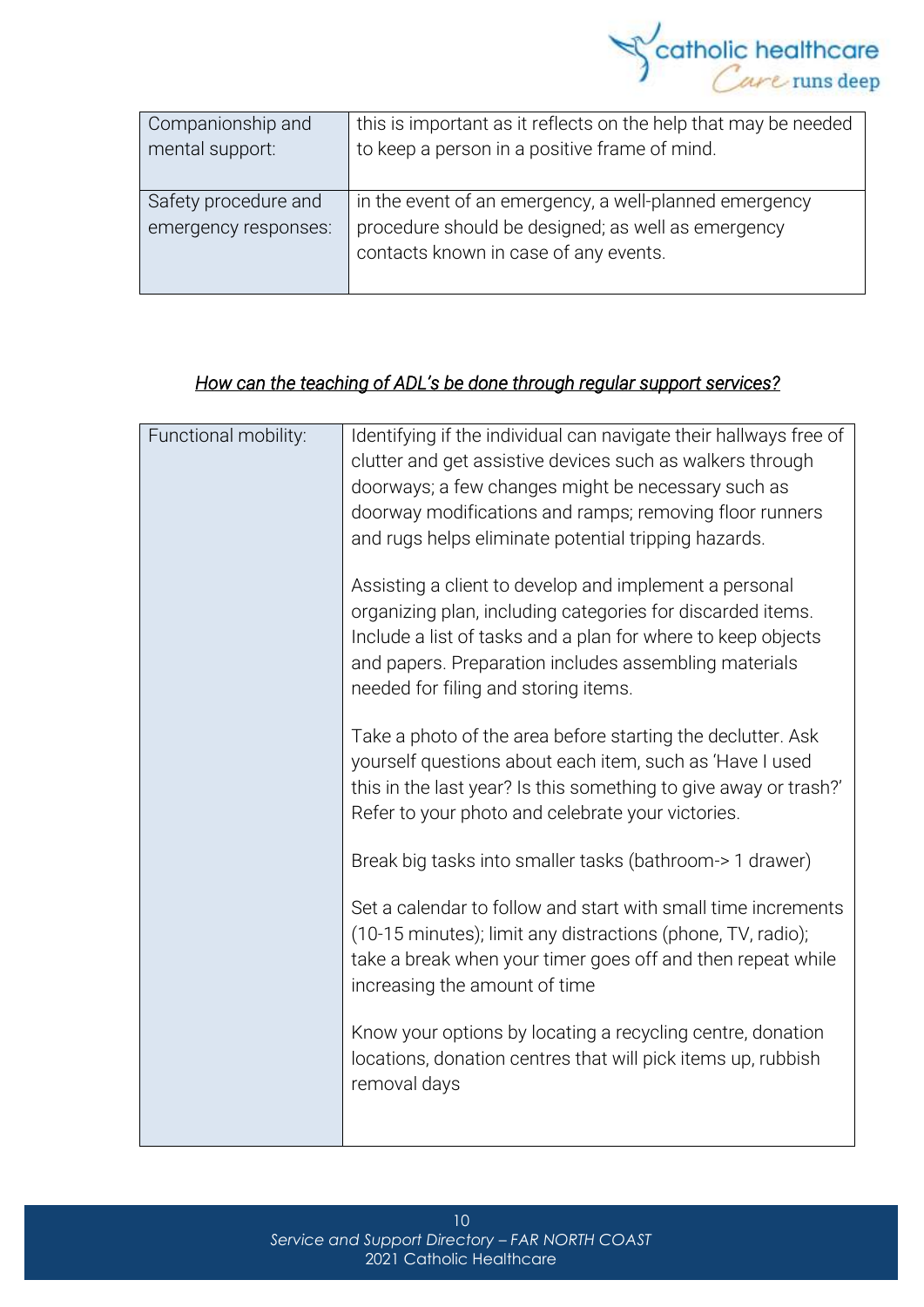

| Feeding:          | Meal preparation and clean-up. Services that offer DA can<br>support a person in preparing and enjoying their meals.<br>Whether they have dietary needs, need inspiration with meal<br>plans, or would just like help with their cooking and clean-up.<br>Social support is also provided for those who would like<br>support during grocery shopping, unpacking of groceries,<br>and company while cooking something. This is important for<br>seniors to ensure they are receiving the appropriate nutrients<br>to support their health all wellbeing.<br>Meals on Wheels is an option for those who are unable to<br>prepare their own meals. The organisation specializes in<br>meal delivery for people aged over 65, as well as CHSP<br>clients, HCP clients, NDIS clients and full fee-paying clients.<br>Kindly reminding clients of food safety and cross |
|-------------------|--------------------------------------------------------------------------------------------------------------------------------------------------------------------------------------------------------------------------------------------------------------------------------------------------------------------------------------------------------------------------------------------------------------------------------------------------------------------------------------------------------------------------------------------------------------------------------------------------------------------------------------------------------------------------------------------------------------------------------------------------------------------------------------------------------------------------------------------------------------------|
|                   | contamination; and how their health can be affected if cross<br>contamination of certain foods occur.                                                                                                                                                                                                                                                                                                                                                                                                                                                                                                                                                                                                                                                                                                                                                              |
| Personal Hygiene: | Services may include oral care, toileting, grooming,<br>showering, dressing, and undressing, and general mobility. A<br>care worker may be able to assist with personal care needs<br>with complete respect for a person's privacy and dignity.                                                                                                                                                                                                                                                                                                                                                                                                                                                                                                                                                                                                                    |
|                   | Assistance can include getting in and out of bed, managing<br>continence and providing assistance using continence aids<br>and appliances.                                                                                                                                                                                                                                                                                                                                                                                                                                                                                                                                                                                                                                                                                                                         |
|                   | Providing easier clothing/shoes for the individual to wear if<br>you notice it has become increasingly difficult for them to<br>undress. Solutions could include pants/shorts with elastic<br>waistbands, shoes with Velcro fasteners rather than laces.                                                                                                                                                                                                                                                                                                                                                                                                                                                                                                                                                                                                           |
|                   | Implementing home strategies for a person to shower<br>without fear of falling or slipping, such as grab bars, non-slip<br>floor mats or a shower chair. If a person still feels uneasy<br>with these installations, then a care worker is able to provide<br>assistance with showering.                                                                                                                                                                                                                                                                                                                                                                                                                                                                                                                                                                           |
| Home maintenance: | Support is there for clients who need assistance with<br>anything from putting a load of laundry in the washing                                                                                                                                                                                                                                                                                                                                                                                                                                                                                                                                                                                                                                                                                                                                                    |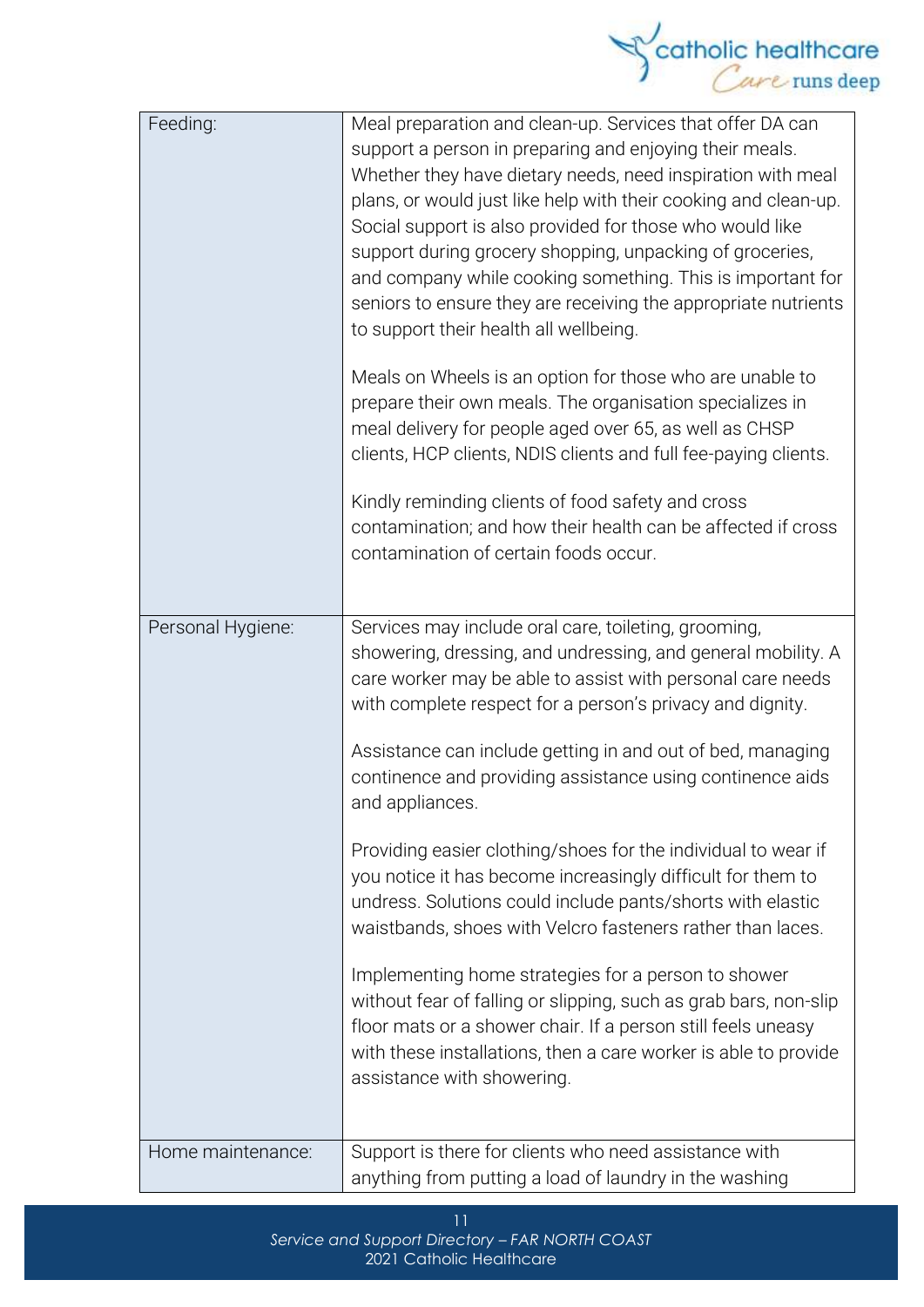

|                               | machine, to folding clothes, making their bed, sweeping the<br>front paths, vacuuming, mopping, wiping kitchen benches,<br>cleaning toilets, and watering their plants. A care worker can<br>work with the client to show them how it can be done, or can<br>help assist with simple tasks such as setting up the vacuum<br>cleaner, how to empty the vacuum cleaner once its full, filling<br>and emptying a mop bucket after each use, washing all the<br>towels/cleaning cloths after use etc.<br>Being able to provide clients with different options on how to<br>pack washing away, by either hanging their clothes with<br>clothes hangers, or folding them away.<br>Working with a client to organize their kitchen<br>cupboards/pantry into categories, such as keeping plates<br>together, cutlery together, cups etc. Cleaning the<br>fridge/freezer and pantry and checking for current dates. |
|-------------------------------|------------------------------------------------------------------------------------------------------------------------------------------------------------------------------------------------------------------------------------------------------------------------------------------------------------------------------------------------------------------------------------------------------------------------------------------------------------------------------------------------------------------------------------------------------------------------------------------------------------------------------------------------------------------------------------------------------------------------------------------------------------------------------------------------------------------------------------------------------------------------------------------------------------|
|                               |                                                                                                                                                                                                                                                                                                                                                                                                                                                                                                                                                                                                                                                                                                                                                                                                                                                                                                            |
| Managing<br>medications:      | Transport can be arranged through an organisation to assist<br>with a client to access pharmacies to pick up their<br>medication.                                                                                                                                                                                                                                                                                                                                                                                                                                                                                                                                                                                                                                                                                                                                                                          |
| Managing finances:            | A case manager can assist the individual to sort through and<br>organize any bills, categorized by paid, unpaid and/or<br>overdue.                                                                                                                                                                                                                                                                                                                                                                                                                                                                                                                                                                                                                                                                                                                                                                         |
|                               | Suggestions for storing the bills such as in a folder or filing<br>cabinet can be arranged with the individual.                                                                                                                                                                                                                                                                                                                                                                                                                                                                                                                                                                                                                                                                                                                                                                                            |
| Communicating with<br>others: | Communication is fundamental to human interaction. Care<br>workers can assist individuals in managing their calendar<br>and appointments, and sharing family updates by post,<br>technology or replying to messages                                                                                                                                                                                                                                                                                                                                                                                                                                                                                                                                                                                                                                                                                        |
|                               | Keeping a large calendar with clearly marked dates and<br>appointment times can create a greater sense of control and<br>order.                                                                                                                                                                                                                                                                                                                                                                                                                                                                                                                                                                                                                                                                                                                                                                            |
|                               | Teaching an individual how to use technology such as zoom<br>and searching internet links and YouTube videos                                                                                                                                                                                                                                                                                                                                                                                                                                                                                                                                                                                                                                                                                                                                                                                               |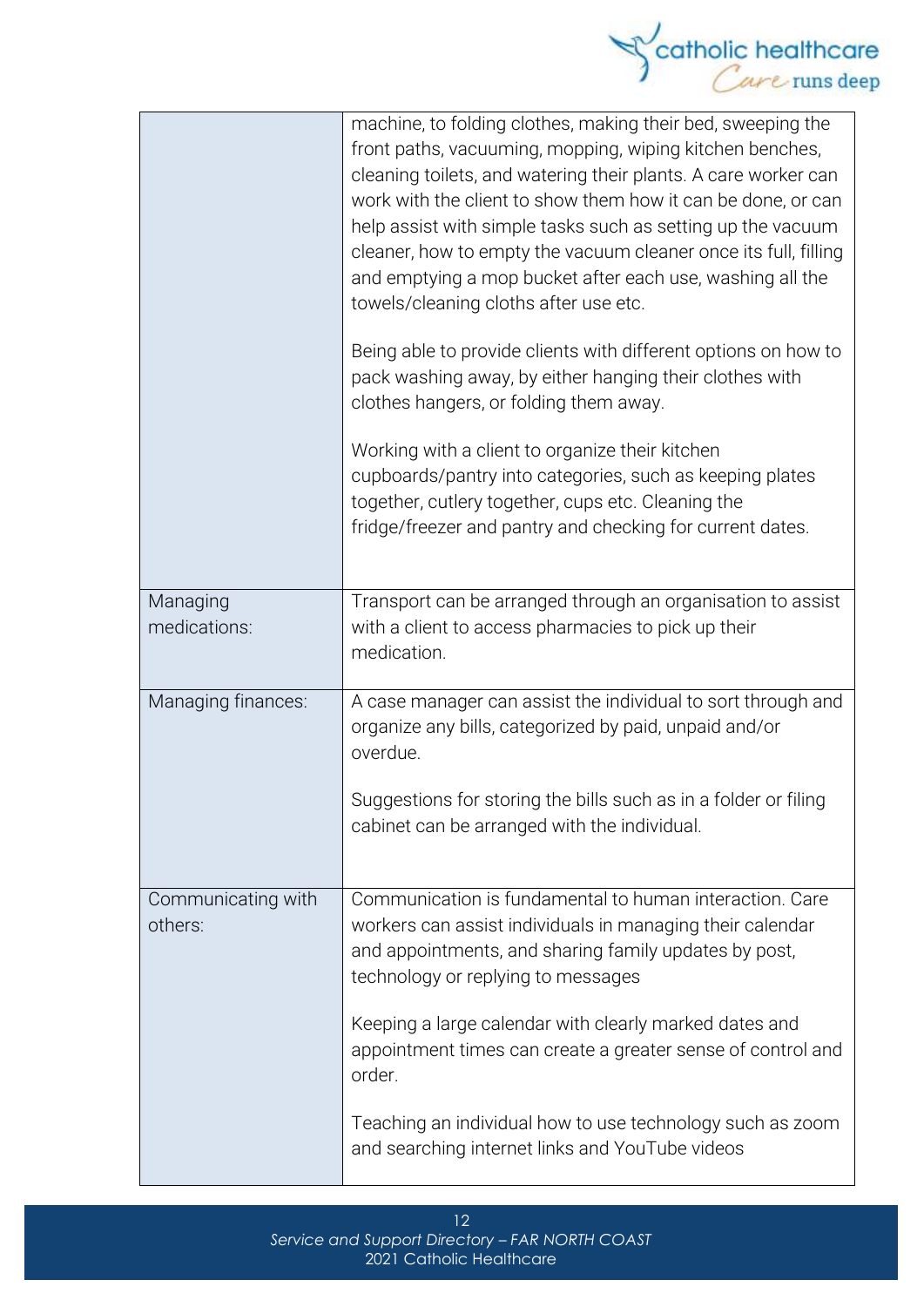

| Companionship and<br>mental health support: | Communication impairment can alienate people from their<br>regular activities, and relationships can lead to withdrawal,<br>isolation, and depression.                                                                                                                                                                                              |  |
|---------------------------------------------|-----------------------------------------------------------------------------------------------------------------------------------------------------------------------------------------------------------------------------------------------------------------------------------------------------------------------------------------------------|--|
|                                             | Care plans can be created with individuals to support their<br>social interaction and communication. It is important to<br>understand why a person is experiencing difficulty in<br>communicating and try and lessen the effects.                                                                                                                   |  |
|                                             | This could include finding out what a person's interests are<br>and linking them to social groups within the community.                                                                                                                                                                                                                             |  |
|                                             | Suggesting ways for a person to express their feelings, such<br>as drawing or keeping journal entries, or meditating as a<br>form of stress relief.                                                                                                                                                                                                 |  |
| Safety procedure and                        | Fitting medical alert systems in case of emergency when                                                                                                                                                                                                                                                                                             |  |
| emergency responses:                        | there is a communication barrier                                                                                                                                                                                                                                                                                                                    |  |
|                                             | Hearing impaired phones and hearing aids can help a person<br>remain independent while ensuring their safety is protected.<br>Going through a fire escape route with an individual so they                                                                                                                                                          |  |
|                                             | become familiar of it in case of emergency. If an individual<br>has a lot of items in the home, working with the individual to<br>ensure their safety is the top priority is extremely important.<br>Devising a plan with the individual to create clear pathways<br>so there is a clutter free entry and exit in the home would be<br>recommended. |  |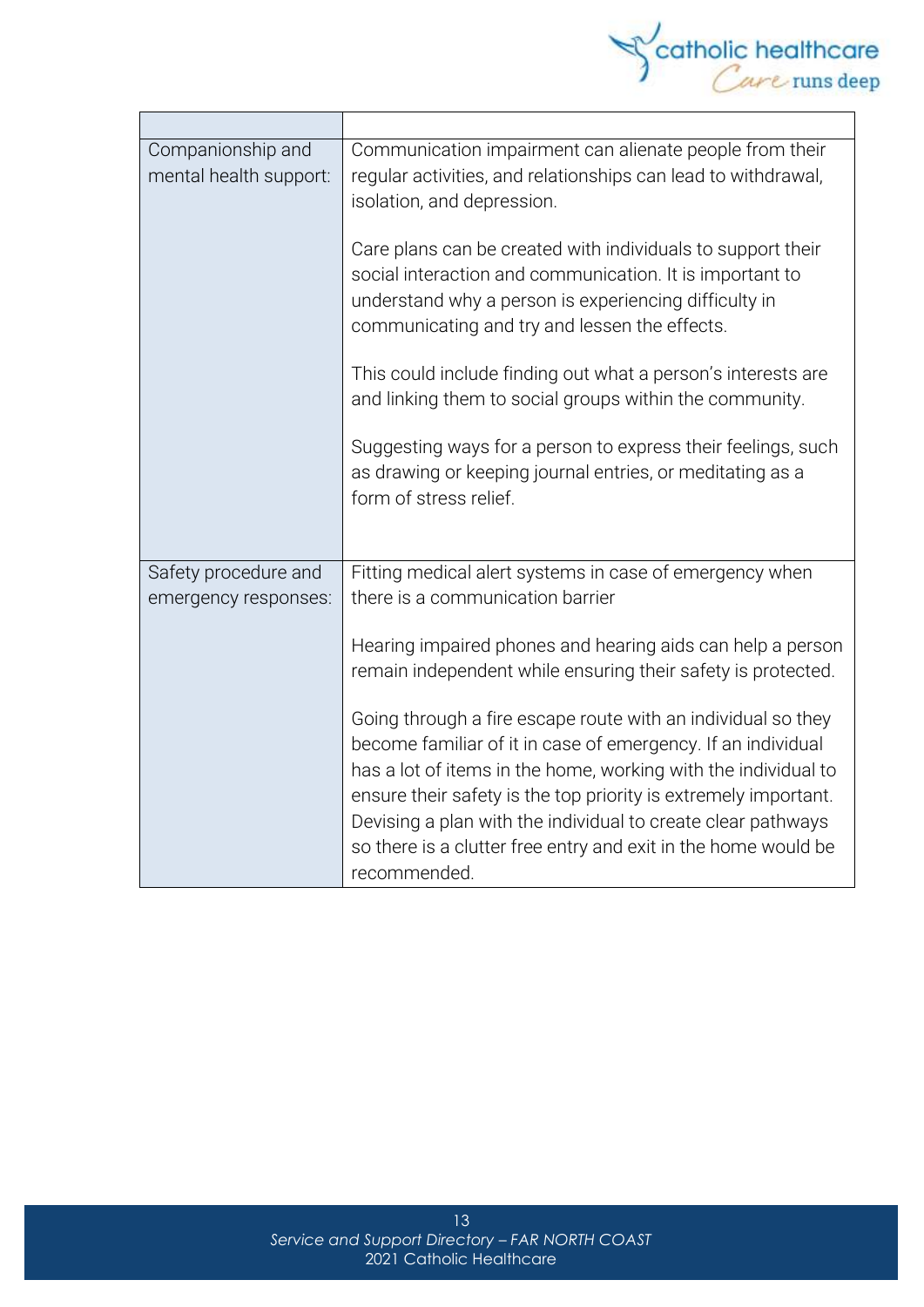

### Mental Health Care Plan

#### What is it?

A mental health care plan is a support plan for someone who is going through mental health issues. If a doctor agrees that you need additional support, you and the doctor will make the plan together.

#### A mental health care plan might include:

- A referral to an expert, like a psychologist
- The types of mental health care that can support you
- Other strategies to improve and maintain your mental health

If you have a mental health care plan, the Government will pay some or all of the cost of up to ten sessions with a mental health expert in a year. You can get that through the [Medicare](https://headspace.org.au/blog/how-to-get-a-medicare-card-old/) rebate.

#### Who do I contact for a Mental Health Care Plan?

This needs to be done by your GP (general practitioner). When you book an appointment with your doctor tell them you want to talk about a mental health care plan.

Then, at the appointment, talk to your doctor about what's been going on. It helps to be as open and honest as possible. Your doctor might ask you to fill out a questionnaire about how you've been feeling to work out the best support for you. Your doctor will then refer you to a psychologist that they know of, or you can find your own.

#### Types of support you may be able to get include:

- One on one sessions with a psychologist
- Group psychologist sessions
- Sessions with a social worker or another allied health practitioner

Extra support can empower you to make big changes to how you feel and cope. Speaking to someone can give you the opportunity to find strategies to work through your concerns and manage them better (Headspace, 2018).